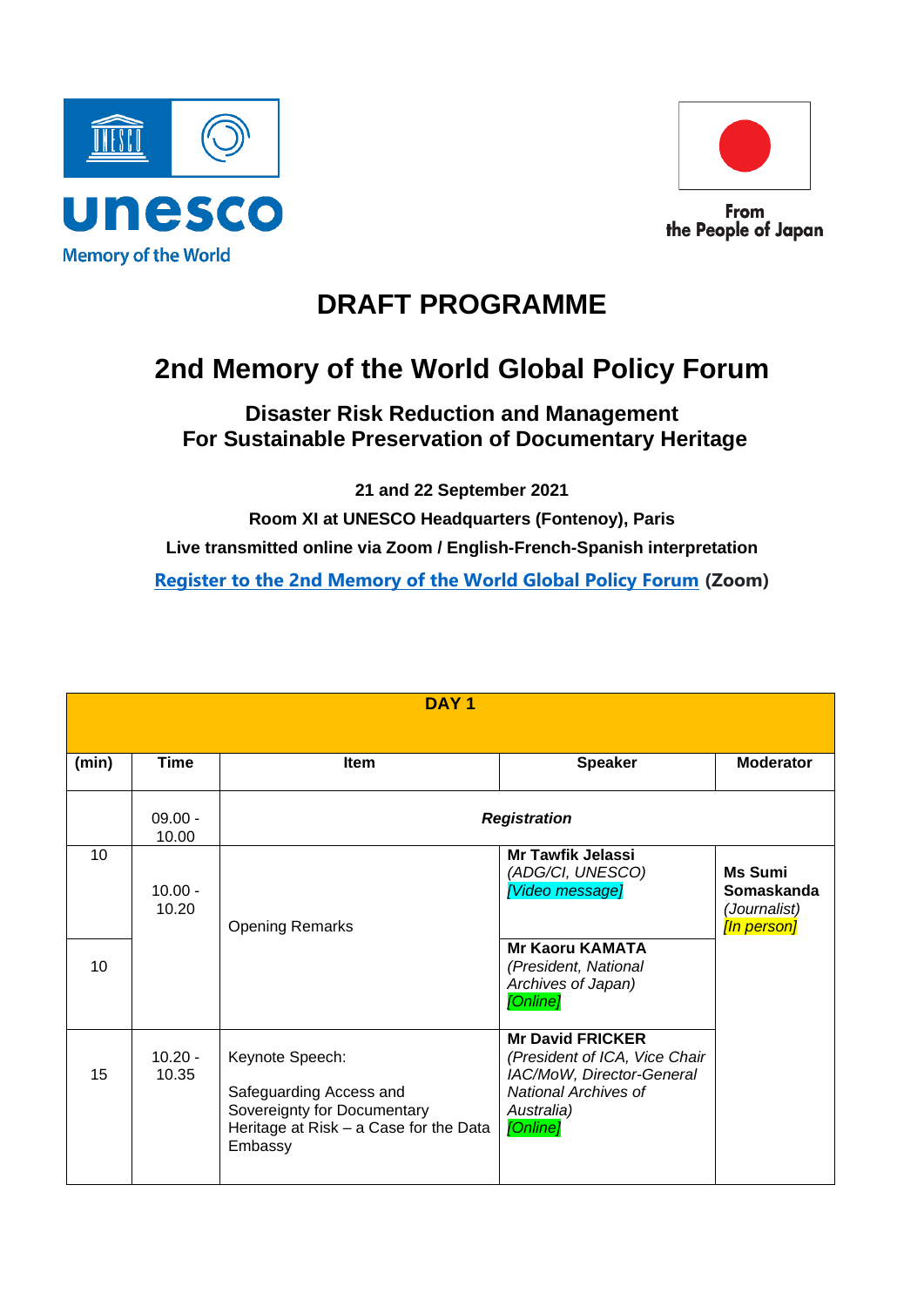| 15                                                             | $10.35 -$<br>10.50                                                                                           | Special intervention:<br>Documentary Heritage in the Context<br>of Curaçao                                                                                                         | H.E. Mr. Ornelio Martina,<br>Minister of Government,<br>Planning and Public<br>Services, Curaçao<br>[In person] |                                              |  |  |
|----------------------------------------------------------------|--------------------------------------------------------------------------------------------------------------|------------------------------------------------------------------------------------------------------------------------------------------------------------------------------------|-----------------------------------------------------------------------------------------------------------------|----------------------------------------------|--|--|
|                                                                | Session 1: Key Issues for Disaster Risk Reduction and Management<br>for Preservation of Documentary Heritage |                                                                                                                                                                                    |                                                                                                                 |                                              |  |  |
| 15                                                             | $10.50 -$<br>11.05                                                                                           | Disaster Risk Reduction and<br>documentary heritage: Analysis of<br>COVID-19 responses by memory<br>institutions                                                                   | Mr Fackson Banda,<br>(Chief/DHE, UNESCO)<br>[In person]                                                         | <b>Ms Sumi</b><br>Somaskanda<br>(Journalist) |  |  |
| 15                                                             | $11.05 -$<br>11.20                                                                                           | UNESCO's Contribution to the<br>Disaster Risk Reduction for the<br>Preservation of Documentary<br>Heritage                                                                         | <b>Mr Soichiro Yasukawa</b><br>(Natural Science sector,<br>UNESCO)<br>[In person]                               |                                              |  |  |
| 15                                                             | $11.20 -$<br>11.35                                                                                           | Key Findings from a UNESCO Pilot<br>Survey on Documentary Heritage at<br><b>Risk</b>                                                                                               | <b>Ms Yolia Tortolero</b><br><b>CERVANTES</b><br>(Former UNESCO<br>Consultant)<br>[In person]                   |                                              |  |  |
| 15                                                             | $11.35 -$<br>11.50                                                                                           | Multi-hazard Disaster Risk Mitigation<br>and Preparedness for Cultural<br>Heritage<br>in Times of Covid-19                                                                         | <b>Ms Aparna Tandon</b><br>(ICCROM)<br>[Online]                                                                 |                                              |  |  |
| 15                                                             | $11.50 -$<br>12.05                                                                                           | Documenting disasters and<br>generating social memory: research<br>perspectives                                                                                                    | <b>Mr Akira MATSUDA</b><br>(University of Tokyo, Japan)<br>[Online]                                             |                                              |  |  |
| 15                                                             | $12.05 -$<br>12.20                                                                                           | Towards Building an International<br>Policy Agenda for the Preservation of<br>Analogue and Digital Documentary<br>Heritage: Issues for DRR                                         | <b>Ms Natasa Milic-Frayling</b><br>(Preservation sub<br>committee, IAC/MOW)<br>[In person]                      |                                              |  |  |
| 100                                                            | $12.20 -$<br>14.00                                                                                           | <b>Break (lunch)</b>                                                                                                                                                               |                                                                                                                 |                                              |  |  |
| <b>Session 2: Overview of Regional and National Activities</b> |                                                                                                              |                                                                                                                                                                                    |                                                                                                                 |                                              |  |  |
| 20                                                             | $14.00 -$<br>14.20                                                                                           | Regional Overview:<br>Asia-Pacific: Implementing the<br>Sendai Framework for Disaster<br><b>Risk Reduction for Safeguarding</b><br>Documentary Heritage in Asia<br>and the Pacific | Ms Misako ITO (UNESCO<br>Bangkok)<br>[Online]                                                                   |                                              |  |  |
| 20                                                             | $14.20 -$<br>14.40                                                                                           | Regional Overview:<br>Latin America and the Caribbean                                                                                                                              | <b>Ms Sandra MORESCO,</b><br><b>Mr Richenel ANSANO</b><br>(MOWLAC)<br>[Online]                                  | <b>Ms Sumi</b><br>Somaskanda                 |  |  |
| 20                                                             | $14.40 -$<br>15.00                                                                                           | <b>Regional Overview:</b><br>Europe: Europeana & Digital<br>Transformation                                                                                                         | <b>Mr Harry VERWAYEN</b><br>(Europeana Foundation)<br>[In person]                                               | (Journalist)                                 |  |  |
| 20                                                             | $15.00 -$<br>15.20                                                                                           | <b>Regional Overview:</b>                                                                                                                                                          | Mr Papa Momar DIOP<br>(ARCMOW, IAC/MOW) and                                                                     |                                              |  |  |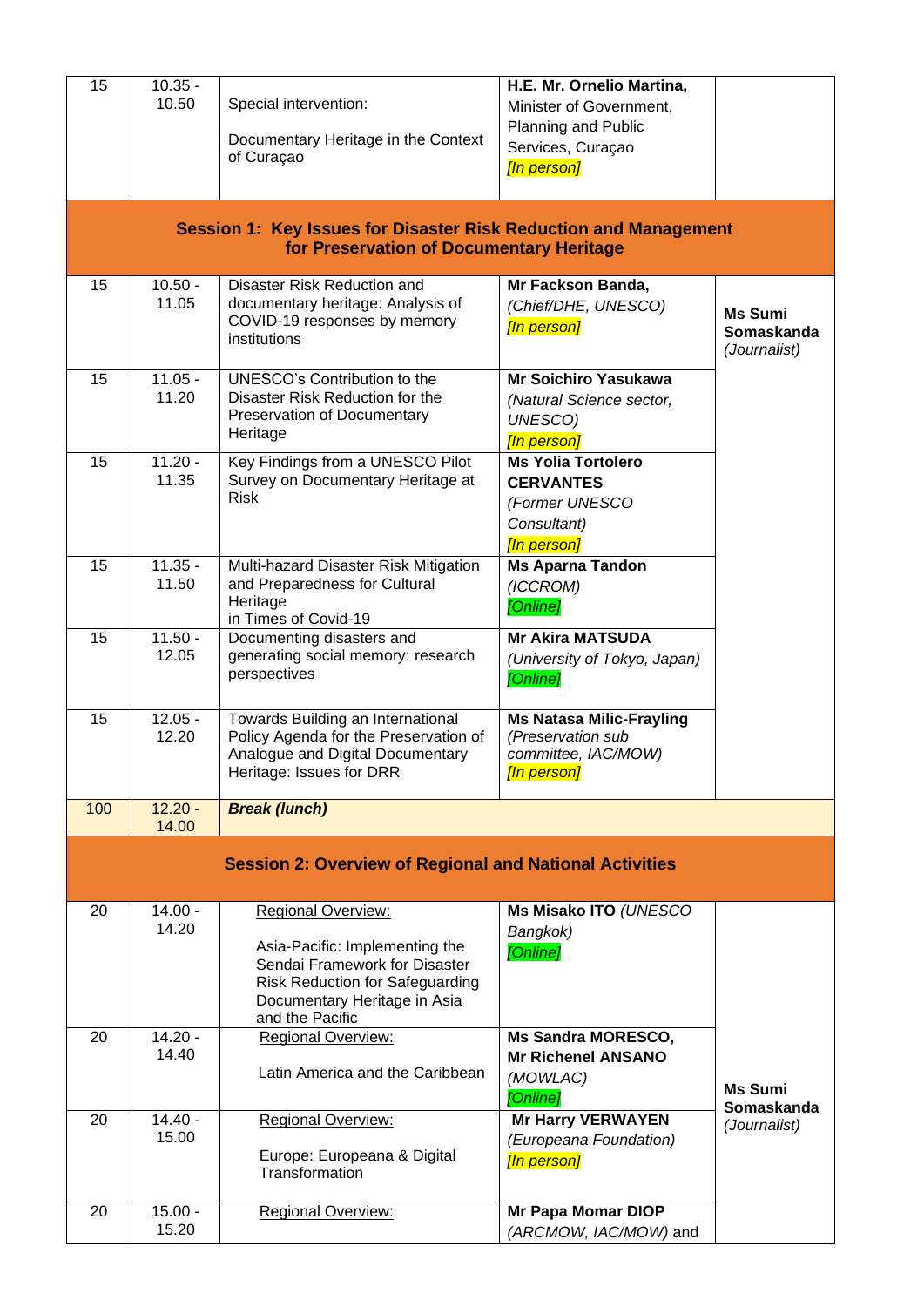|    |                    | Africa: Disaster Risk<br>Management and Mitigation on<br>the documentary heritage in<br>Africa. A Memory of the World<br>Guide Project. | <b>Mr Lothar JORDAN</b><br>(SCEaR, IAC/MOW)<br>[In person]                                         |
|----|--------------------|-----------------------------------------------------------------------------------------------------------------------------------------|----------------------------------------------------------------------------------------------------|
| 20 | $15.20 -$<br>15.40 | <b>Regional Overview:</b><br>Arab region                                                                                                | <b>Mr George AWAD</b><br>(UNESCO Beirut Office)<br>[In person]                                     |
| 30 | $15.40 -$<br>16.10 | <b>Break</b>                                                                                                                            |                                                                                                    |
| 15 | $16.10 -$<br>16.25 | National Overview:<br>China's Covid19 overall<br>responses                                                                              | <b>Mr Wang Shaozhong</b><br>(DDG of National Archives<br>Administration of China)<br>[Online]      |
| 15 | $16.25 -$<br>16.40 | National Overview:<br>Disaster Risk Reduction,<br>Preservation and Digitization of<br>Archives in India                                 | Mr Ramesh C. GAUR<br>(IAC/MOW)<br>[Online]                                                         |
| 15 | $16.40 -$<br>16.55 | National Overview:<br>Rescuing the Documentary<br>Heritage of Egypt                                                                     | <b>Mr Abdelhamid SALAH EL</b><br><b>SHARIEF</b><br>(Ministry of Antiquities,<br>Egypt)<br>[Online] |
|    | 17.00              | <b>Closing of Day 1</b>                                                                                                                 |                                                                                                    |

[Further information on the Forum] UNESCO Memory of the World Website

<https://events.unesco.org/event?id=171204301&lang=1033>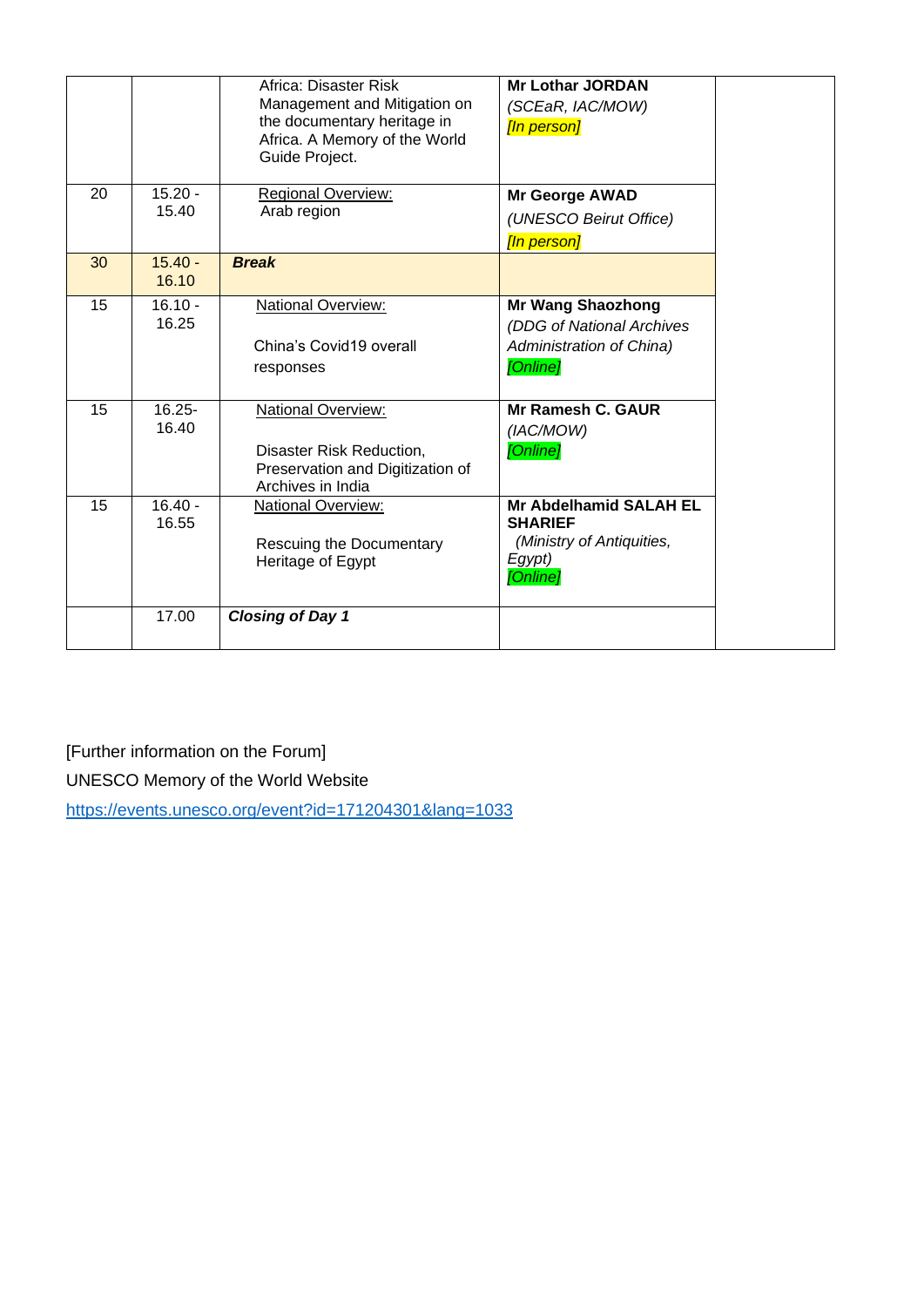| DAY <sub>2</sub> |                                                                                                                                                                    |                                                                                                                                              |                                                                                                                                                                                                                                                                                                                                                                                                                                                                                                                                                                                                                                                                                                                                                                                                                                                                                     |                                                                                                              |  |  |
|------------------|--------------------------------------------------------------------------------------------------------------------------------------------------------------------|----------------------------------------------------------------------------------------------------------------------------------------------|-------------------------------------------------------------------------------------------------------------------------------------------------------------------------------------------------------------------------------------------------------------------------------------------------------------------------------------------------------------------------------------------------------------------------------------------------------------------------------------------------------------------------------------------------------------------------------------------------------------------------------------------------------------------------------------------------------------------------------------------------------------------------------------------------------------------------------------------------------------------------------------|--------------------------------------------------------------------------------------------------------------|--|--|
| (min)            | <b>Time</b><br>GMT+1                                                                                                                                               | <b>Item</b>                                                                                                                                  | <b>Speaker</b>                                                                                                                                                                                                                                                                                                                                                                                                                                                                                                                                                                                                                                                                                                                                                                                                                                                                      | Moderator/<br><b>Session Chair</b>                                                                           |  |  |
|                  | $08.30 -$<br>9.30                                                                                                                                                  | <b>Registration</b>                                                                                                                          |                                                                                                                                                                                                                                                                                                                                                                                                                                                                                                                                                                                                                                                                                                                                                                                                                                                                                     |                                                                                                              |  |  |
|                  | Session 3: Panel discussion on UNESCO's strategy and action for sustainable preservation of<br>documentary heritage through disaster risk reduction and management |                                                                                                                                              |                                                                                                                                                                                                                                                                                                                                                                                                                                                                                                                                                                                                                                                                                                                                                                                                                                                                                     |                                                                                                              |  |  |
| 15               | $9.30 -$<br>9.45                                                                                                                                                   | <b>Introduction</b><br>Presentation of the<br>Strategy and<br>Introduction of the Panel<br><b>Discussion</b>                                 | <b>Mr Fackson BANDA</b><br>(Chief/DHE, UNESCO)<br>[In person]                                                                                                                                                                                                                                                                                                                                                                                                                                                                                                                                                                                                                                                                                                                                                                                                                       | <b>Ms Sumi</b><br><b>Somaskanda</b><br>(Journalist)<br>[In person]                                           |  |  |
| 80               | $9.45 -$<br>11.05                                                                                                                                                  | Panel A:<br><b>Know the Risk:</b><br>Understanding disaster risk<br>management and Investing<br>in disaster risk reduction for<br>resilience | Panelists:<br>Ms Claire MCGUIRE (IFLA)<br>[The Role of IFLA and Libraries<br>in Disaster Risk Reduction /<br><b>IFLA Risk Register]</b><br>[In person]<br><b>Ms Jocelyne DESCHAUX</b><br>(Blue Shield France)<br>[The role of the French Blue<br>Shield in the preservation of<br>documentary heritage in France]<br>[In person]<br><b>Mr Papa Momar DIOP</b><br>(ARCMOW, Vice-chair of<br>IAC/MOW)<br>[Synthesis of the Regional<br>Capacity Building Workshop on<br>Documentary Heritage<br><b>Preservation for Memory</b><br>Institutions in Africa: Disaster<br><b>Risk Reduction and</b><br>Management (June 2021,<br>Senegal)]<br>[In person]<br><b>Ms Rita tjien FOOH</b><br>(Director of the National<br>Archives Suriname, IAC/MOW)<br>[Developing emergency<br>management & disaster<br>preparedness plan for the<br>heritage institutions in<br>Suriname]<br>[In person] | Panel A facilitator:<br><b>Mr Soichiro</b><br>Yasukawa<br>(Natural Science<br>Sector, UNESCO)<br>[In person] |  |  |
| 25               | $11.05 -$<br>11.30                                                                                                                                                 | <b>Break</b>                                                                                                                                 |                                                                                                                                                                                                                                                                                                                                                                                                                                                                                                                                                                                                                                                                                                                                                                                                                                                                                     |                                                                                                              |  |  |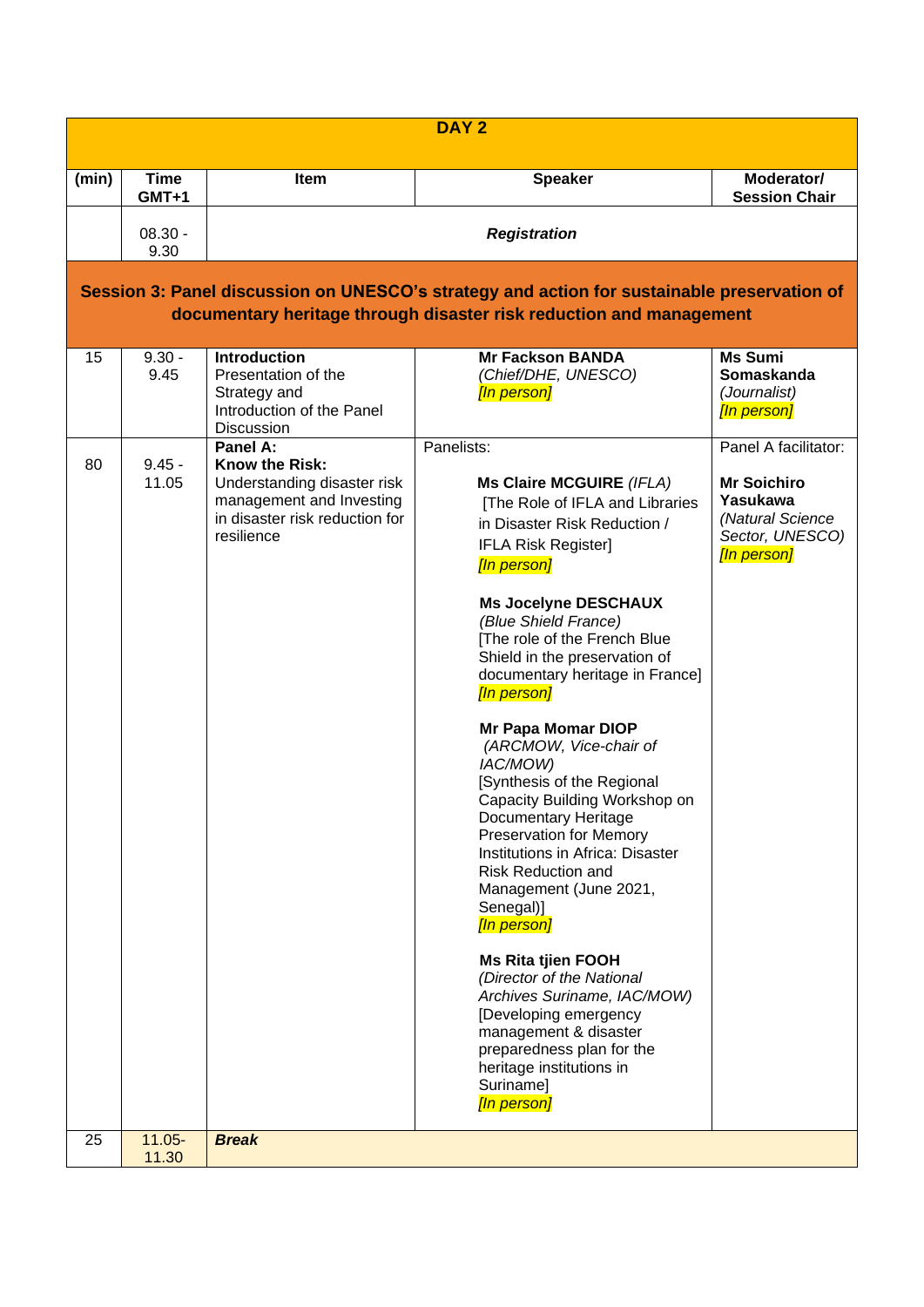| 80  | $11.30 -$<br>12.50 | Panel B:<br><b>Power of Networks:</b><br>Strengthening disaster risk<br>governance through<br>networking                                                                                    | Panelists:<br><b>Mr Maximilaan SCRIWANEK</b><br>(Vice-President, CARBICA)<br>[We are connected - therefore<br>we are - the Caribbean<br>Network for Heritage Disaster<br>Management] [In person]<br><b>Mr Knight Jamion</b><br>(UNESCO San José Office,<br>Costa Rica)<br>[The role of volunteers and<br>communities in rescuing and<br>protecting documentary<br>heritage]<br>[In person]<br><b>Mr Daisuke SATO</b><br>(Tohoku university, Japan)<br><b>[Current Status of Rescue</b><br><b>Activities for Historic Documents</b><br>in Local Communities in Japan]<br>[Online]                                                                                                                                    | Panel B facilitator:<br>Mr Lothar Jordan<br>(Chair of SCEaR,<br>IAC/MOW)<br>[In person]            |
|-----|--------------------|---------------------------------------------------------------------------------------------------------------------------------------------------------------------------------------------|---------------------------------------------------------------------------------------------------------------------------------------------------------------------------------------------------------------------------------------------------------------------------------------------------------------------------------------------------------------------------------------------------------------------------------------------------------------------------------------------------------------------------------------------------------------------------------------------------------------------------------------------------------------------------------------------------------------------|----------------------------------------------------------------------------------------------------|
|     |                    |                                                                                                                                                                                             | <b>Mr Sultan ALI</b><br>(Mountain Heritage Archives,<br>Pakistan)<br>[Networking of local communities<br>by NPO]<br>[Online]                                                                                                                                                                                                                                                                                                                                                                                                                                                                                                                                                                                        |                                                                                                    |
| 100 | $12.50 -$<br>14.30 | <b>Break (lunch)</b>                                                                                                                                                                        |                                                                                                                                                                                                                                                                                                                                                                                                                                                                                                                                                                                                                                                                                                                     |                                                                                                    |
| 80  | 14:30-<br>15.50    | Panel C:<br>New Challenges and Pro-<br>active role of<br>documentary heritage:<br>Enhancing disaster<br>preparedness<br>for effective response and<br>to "Build Back Better" in<br>recovery | Panelists:<br><b>Ms Lai Tee Phang</b><br>(Chair of preservation sub-<br>committee, IAC/MOW)<br>[New challenges on<br>preservation of documentary<br>heritage and its possible pro-<br>active role]<br>[Online]<br><b>Mr. Hiroaki SHIMIZU</b><br>(Japan Broadcasting<br>Corporation)<br>[Operating a Website "NHK<br>Great East Japan Earthquake<br>Archives]<br>[Online]<br><b>Mr Jonas PALM</b><br>(Preservation sub-com, IAC)<br>[Sustainable Information on<br>Nuclear Waste as Disaster<br>Prevention: on the Participation<br>of MoW]<br>[In person]<br><b>Mr Dietrich SCHÜLLER</b><br>(IAC/MOW)<br>[The Magnetic Tape Alert<br>Project; Completing the picture<br>of highly endangered original<br>documents] | Panel C facilitator:<br><b>Mr Fackson</b><br><b>Banda</b><br>(Chief/DHE,<br>UNESCO)<br>[In person] |